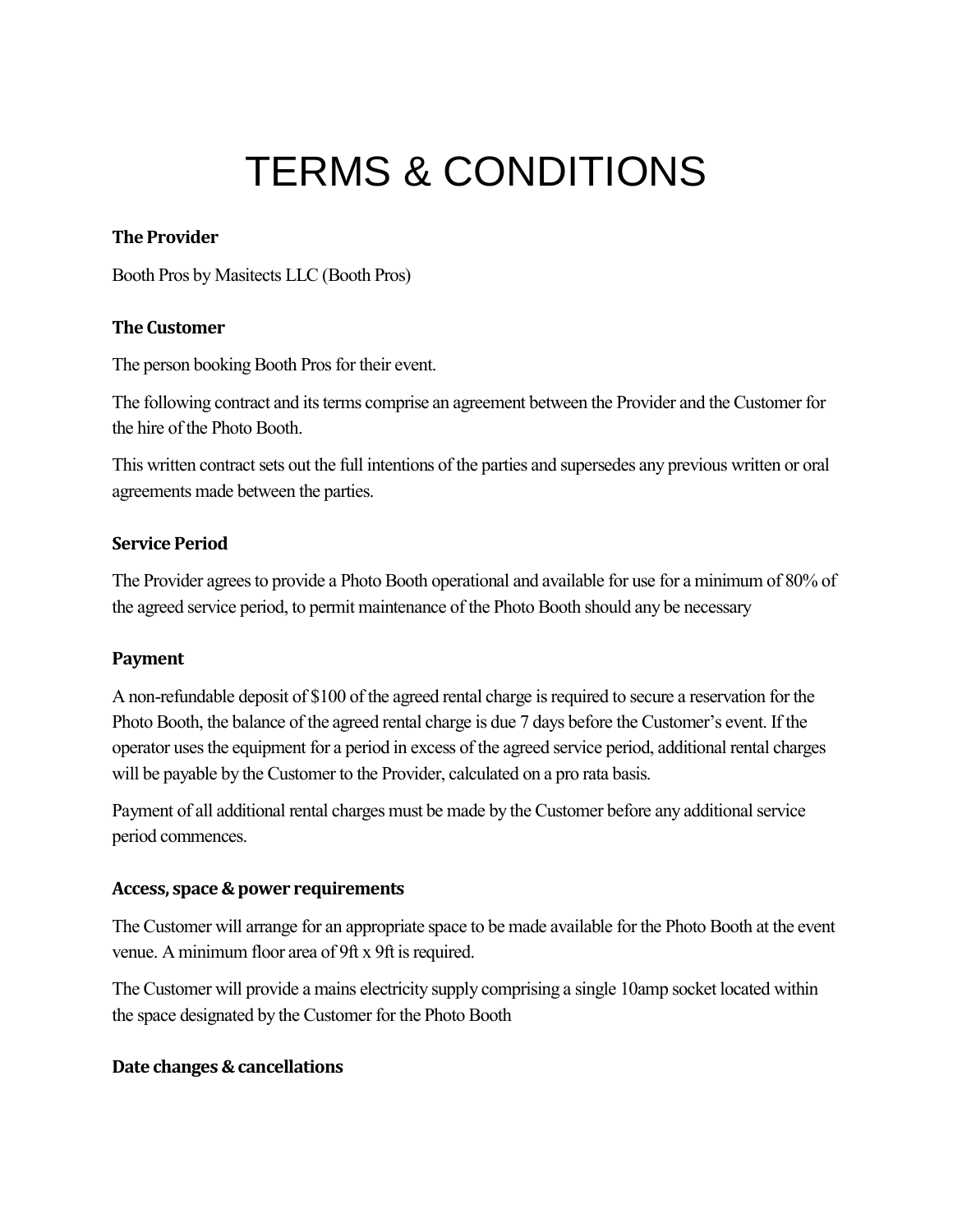Any request to alter the agreed date of the rental of the Photo Booth must be made in writing and at least seven days prior to the Customer's event.

Any change of date is subject to the availability of the Photo Booth on the alternative date and receipt of a new booking contract.

If the Customer cancels an agreed rental of the Photo Booth up to seven days before the rental date the deposit paid will be forfeit.

If the Customer cancels an agreed rental of the Photo Booth within seven days before the rental date the full amount will be forfeit.

## **Loss or damage to Provider's equipment**

The Customer assumes complete responsibility for any loss of or damage to the Provider's equipment (other than fair wear and tear) caused by any misuse of the equipment by the Customer, their employees, or their guests.

The Customer shall be responsible for any loss of or damage to the Provider's equipment caused by theft , fire, flood or accidental damage.

## **Indemnification**

The Customer agrees to, and understands the following:

a) The Customer will indemnify the Provider against any and all liability related to the Customer's Event and use of the Provider's equipment.

b) The Customer will indemnify the Provider against any and all liability associated with the use of any pictures taken at the Customer's event by the Photo Booth or by its operatives, employees or affiliates.

# **The Customer agrees to, and understands the following:**

All persons using the Photo Booth at the Customer's Event hereby given to Booth Pros the right and permission to copyright and to reproduce or otherwise use any photographic portraits or pictures of any Photo Booth user who may be included in whole or in part, via any or all media now or hereafter known for illustration, art, promotion, advertising, trade, or for any other purpose.

In addition, the Customer, hereby releases, discharges and agrees to maintain The Photo Emporium free from any liability arising out of the taking of said picture or any subsequent processing or publication thereof including, without limitation, any claims for libel or invasion of privacy.

#### **Miscellaneous terms**